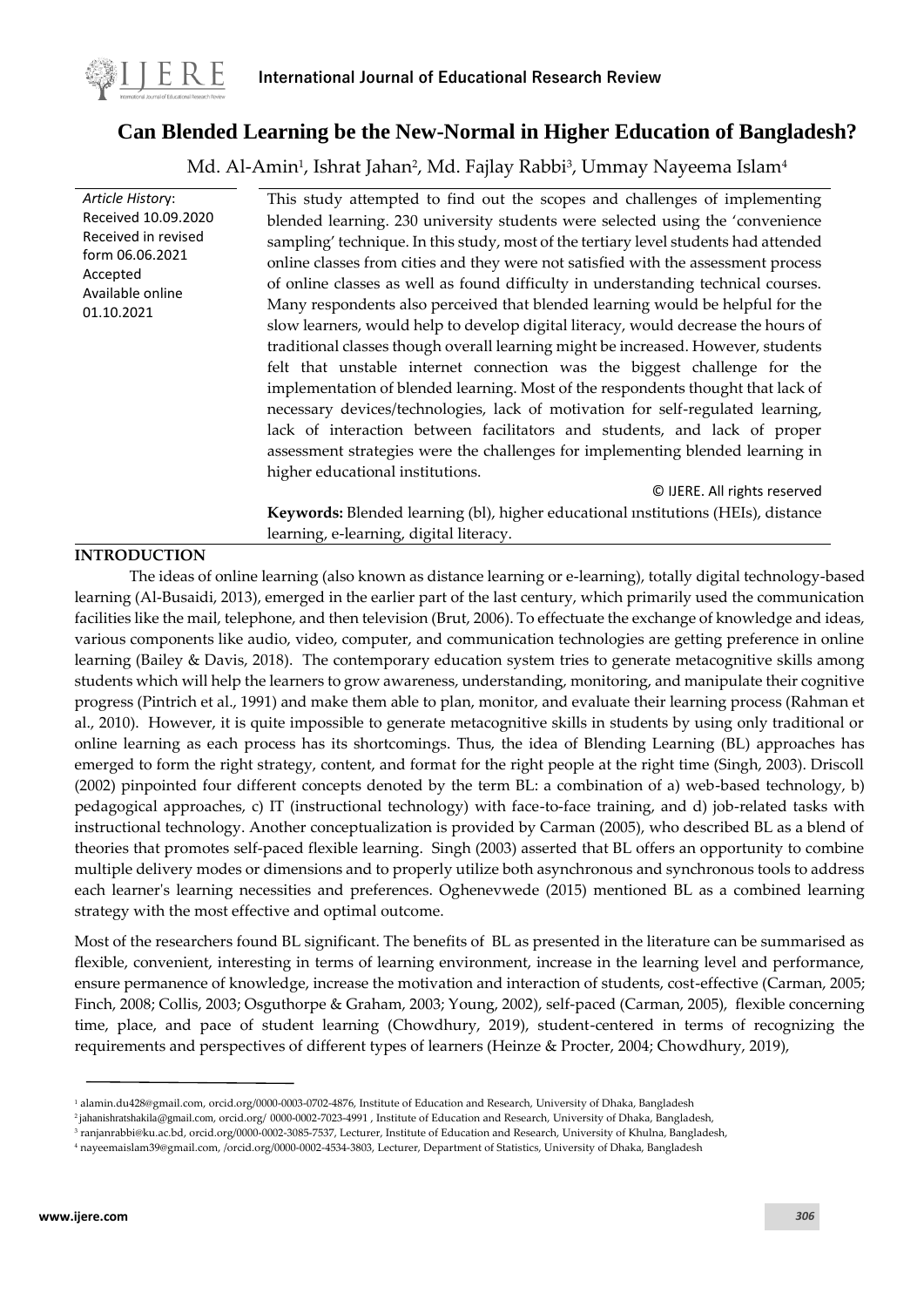facilitate critical, complex, creative, and higher-order learning (Garrison & Kanuka, 2004), ensure the metacognition and better achievements of the learners (Suwono et al., 2017).

In contrast, the findings of some research presented several challenges of implementing the BL in Higher Educational Institutions (HEIs). In South Africa, Tshabalaha et al. (2014) conducted a case study to identify the challenges faced by academic staff in adopting BL, by investigating the academic staff's perception of BL. It was summarized that "the absence of a policy on BL, lack of faculty support, inadequate technological and computer skills, large class size, limited technological resources, inadequate staff training" hindered the adoption of BL (Tshabalaha et al., 2014). Hani (2018) remarked that the practical implication of BL in the universities of Bangladesh would be undoubtedly significant. However, to properly utilize the potential of BL, research on BL in the Bangladeshi context suggested that policy on BL should be developed addressing infrastructural needs, development of a program, and strategic planning (Hossain, 2013). To make policy, policymakers need to address students' perspectives and requirements also the challenges they face in online learning as a recent survey found that almost 50% of the student couldn't attend the online class due to the lack of device availability (Islam et al., 2020). As pointed out by Garrison and Kanuka (2004), it is inevitable for Campus-based HEIs to adopt BL approaches in a significant way. In Bangladesh, the number of empirical studies in the field of BL, unfortunately, is insufficient. Due to the Covid-19 emergency, Bangladesh has strived to adopt online learning in a limited format. But this experience can be useful to cope up with technology-based learning. Therefore, in this paper, we want to pinpoint students' perspectives addressing perceptions of online learning, scopes of blended learning, and challenges that hinder the implementation of BL in higher educational institutions of a developing country. To remove redundancy from this article, BL and HEIs will be used instead of blended learning and higher educational institutions respectively.

#### *Research Questions*

- 1. What are the current perceptions of tertiary level students' regarding online classes?
- 2. What are the perceived scopes of tertiary level students' in implementing BL in Bangladesh?
- 3. What are the perceived challenges of tertiary level students' in implementing BL in Bangladesh?

4. Do students' perceptions of scopes and challenges of implementing BL in HEIs vary based on their demographic factors (e.g., gender, residence, academic year, academic background and previous experience of online class)?

#### **RESEARCH DESIGN and METHOD**

#### *Nature of the study*

The study adopted a cross-sectional quantitative research approach to provide a 'snapshot' of students' (Cohen et al., 2017) perspectives of BL in three domains: current perception of online learning, scopes of BL, and challenges of implementing BL during the emergency. A cross-sectional research aims to obtain reliable data that make it possible to generate robust conclusions and create new hypotheses that can be investigated and analyzed with new research. Analytical studies seek to establish associations and relationships between two or more phenomena (called variables in the analysis process), and descriptive studies are only about the detailed and organized description of one or more phenomena, the quality of data required for study in addition to the systematization and standardization of the collection methods, also the strategy adopted to obtain them, which is called the design or, more correctly, the study design (Zangirolami-Raimundo et al., 2018). Here in this study, researchers have tried to organize the description of variables and sought to find an association between variables.

### *Population*

According to the Bangladesh Bureau of Educational Information and Statistics (BANBEIS), there are a total of 856726 university students (BANBEIS, 2018) studying at 46 public and 107 private universities in Bangladesh (UGC, 2020). Therefore, all the students who were studying at the aforementioned universities are the population of this study. But a nationwide survey found that 40% of the students were attending online classes, among whom the majority (70%) were from private universities (Islam et al., 2020). To address the purpose of this study, therefore, the target population for this cross-sectional study was the university students of Bangladesh who had attended online classes.

#### *Sample and sampling technique*

This study employed the 'convenience sampling' technique which is a non-probability sampling technique where the participants are selected based on their availability and interest (Johnson & Christensen, 2013). A total of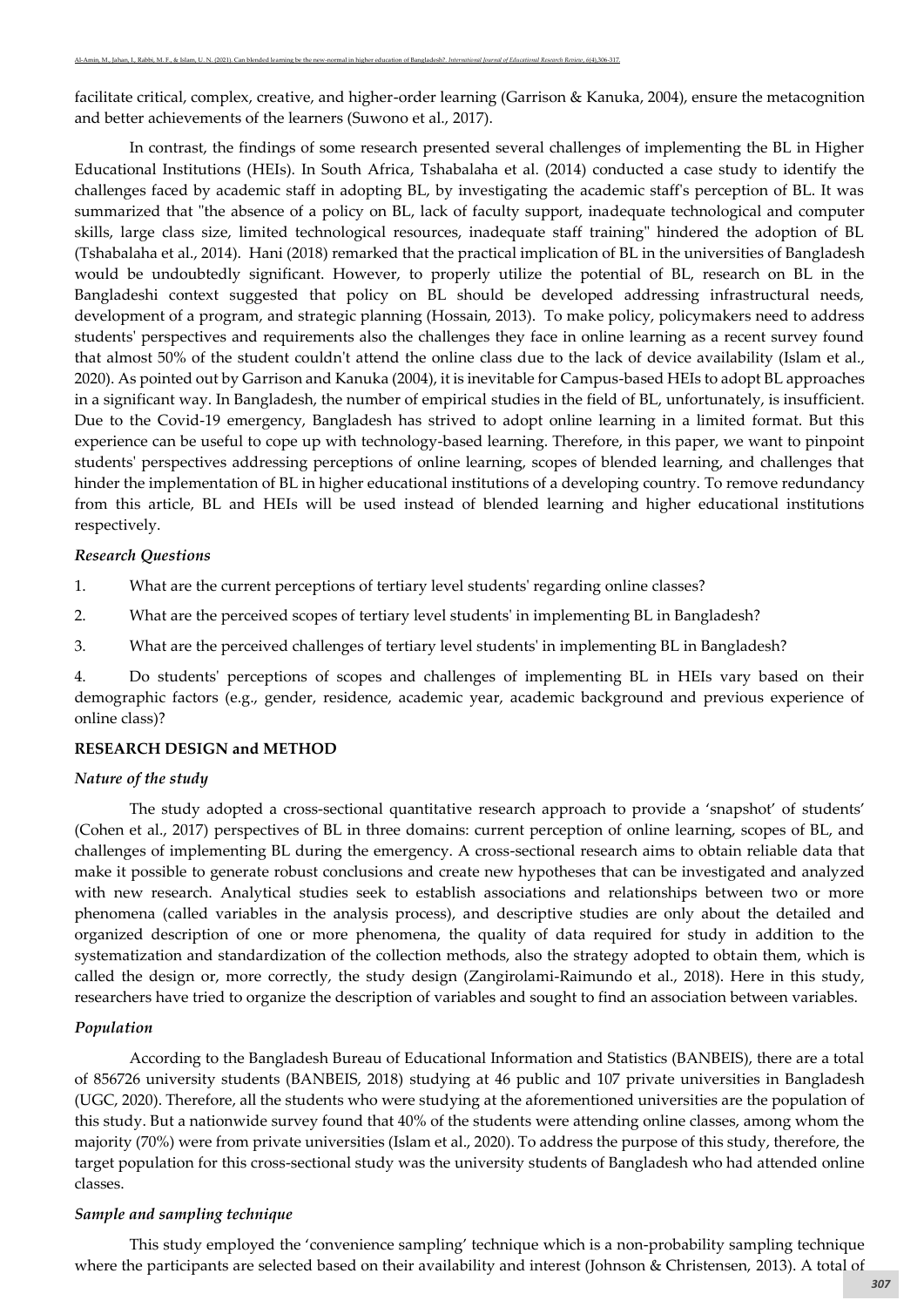

## **International Journal of Educational Research Review**

230 students from various academic backgrounds were selected from universities in Bangladesh. In Bangladesh, the majority of university students have got the scope to attend online classes for the first time due to the covid-19 pandemic (Al-Amin et al., 2021). It was impossible to use the 'simple random sampling' technique and to reach an adequate number of respondents due to the pandemic. The study was based on the analyses of actual data of 230 students.

## *Demographic factors*

The demographic data illustrated that 52.6% were male students where 47.4% were females. The majority of the students were from the cities (47.4%) while an around equal number of them were from suburbs and villages, 26.5% and 26.1% respectively. Among the students, 55.7% were from science background while the rest of them were from non-science background (i.e., arts, commerce, etc.). A large number of the students were studying in the first year of their undergrad degree (30.4%) while only a few of them were in the third year (10%). 22.2% and 26.4% were in the second and forth year of their undergrad course respectively while only 10.9% were postgraduate students. It was also notable that the bulk of them (85.7%) were never experienced online class before the pandemic while their counterparts (14.3%) reported that they had online class experience.

### **Table 1**

| Demographics<br>Respondents              |     | Percentage (%) |
|------------------------------------------|-----|----------------|
| Gender:                                  |     |                |
| Male                                     | 121 | 52.6%          |
| Female                                   | 109 | 47.4%          |
| Residence:                               |     |                |
| City                                     | 109 | 47.4 %         |
| Suburb                                   | 61  | $26.5\%$       |
| Village                                  | 60  | 26.1%          |
| Academic Background:                     |     |                |
| Science students                         | 128 | 55.7%          |
| Non-Science students                     | 102 | 44.3%          |
| <b>Academic Year:</b>                    |     |                |
| Honors 1st Year                          | 70  | 30.4%          |
| Honors 2 <sup>nd</sup> Year              | 51  | 22.2%          |
| Honors 3rd Year                          | 23  | $10\%$         |
| Honors 4 <sup>th</sup> Year              | 61  | 26.5%          |
| Masters                                  | 25  | $10.9\%$       |
| Online class experience before Covid-19: |     |                |
| Yes                                      | 33  | 14.3%          |
| $\rm No$                                 | 197 | 85.7%          |

*Demographic Information of the Respondents (n= 230)*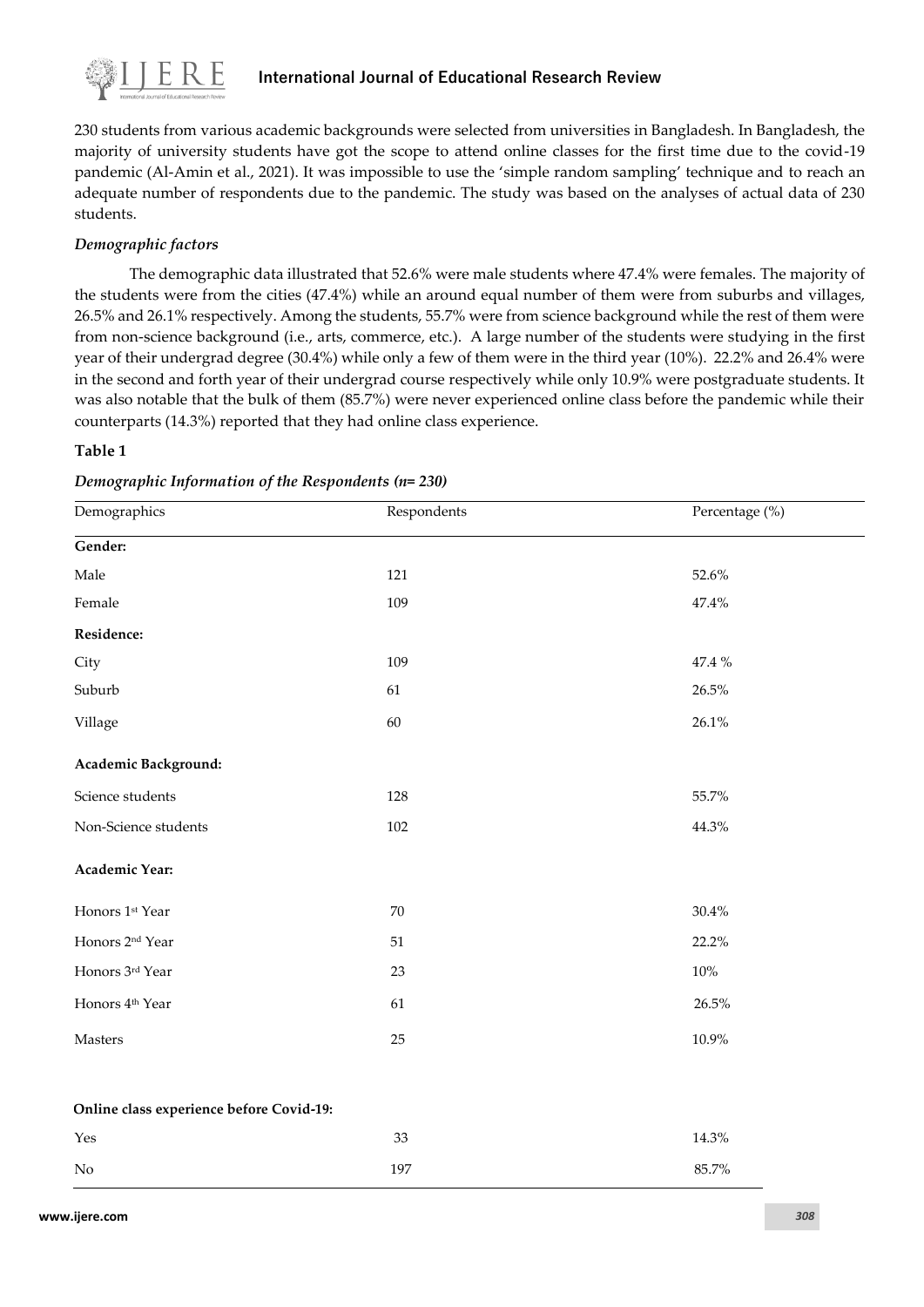#### *Instrument*

The researcher employed a self-made questionnaire to collect quantitative data from the respondents. This questionnaire consisted of two sections. The initial section addressed the demographic information of the respondents such as gender, residence, academic background and academic year, etc. The final section had a quantitative questionnaire consisting of some closed-ended items to get participants' responses (Johnson & Christensen, 2014) about three domains: current perceptions of online learning, scopes of BL, and challenges of implementing BL. There was a total of 24 items: 6 items for the domain which addressed the current perception of online classes (i.e., comfortability, the scope of questioning answering, class performance, etc.), 10 items for the domain of scopes of implementing BL (i.e., flexibility, decreasing pressure, more scope of learning, learning outside the classroom boundary, self-regulated learning, etc.) and 8 items for the domain of the challenges of implementing BL in HEIs (i.e., problem in monitoring and interaction, lack of motivation and training for teachers, unstable internet, unavailability of devices, etc.).

Five response options of each statement of the quantitative questionnaire were (1) Strongly disagree (SD); (2) Disagree (D); (3) Neither agree nor disagree (N); (4) Agree (A); (5) Strongly agree (SA), making it a five-point Likert scale where the respondents could choose only one response to specify their level of agreement to a particular statement (Croasmun & Ostrom, 2011).

#### *Validity and reliability of the instrument*

Two steps were used to assess the validity and reliability of the instrument.

Step 01: Securing content validity and face validity:

To secure the validity of the instrument, the initial questionnaire was sent to two experts in the area of BL to determine whether the items were clear and understandable, and represent the respective domains.

Step 02: Measurement of reliability:

The coefficient of alpha or Cronbach's alpha was calculated to find out the internal consistency for each item of the instrument.

#### **Table 2**

#### *Cronbach's alpha*

| Domain                                | <b>Total Items</b> | Cronbach's Alpha |
|---------------------------------------|--------------------|------------------|
| Current perception of online learning | 6                  | .75              |
| Scopes of BL                          | 10                 | .93              |
| Challenges of implementing BL         | 8                  | .91              |

### *Data collection*

A google form was created to collect the survey data from the respondents. The form was sent to the respondents via social media and email. To maintain the ethical issues, respondents were informed that their participation would be completely voluntary and no monetary value or any kind of advantages would be provided to them. Respondents, therefore, had to fill out a consent form before filling out the questionnaire.

#### *Data analysis*

The researchers administered both descriptive and inferential analysis. IBM SPSS Software version 25 was used to perform the analyses. The researchers measured frequency, mean, standard deviation to analyze and interpret the quantitative data. As the data set was non-normalized, the Mann-Whitney U test which is a nonparametric version of the parametric t-test was operated (McKnight & Najab, 2010).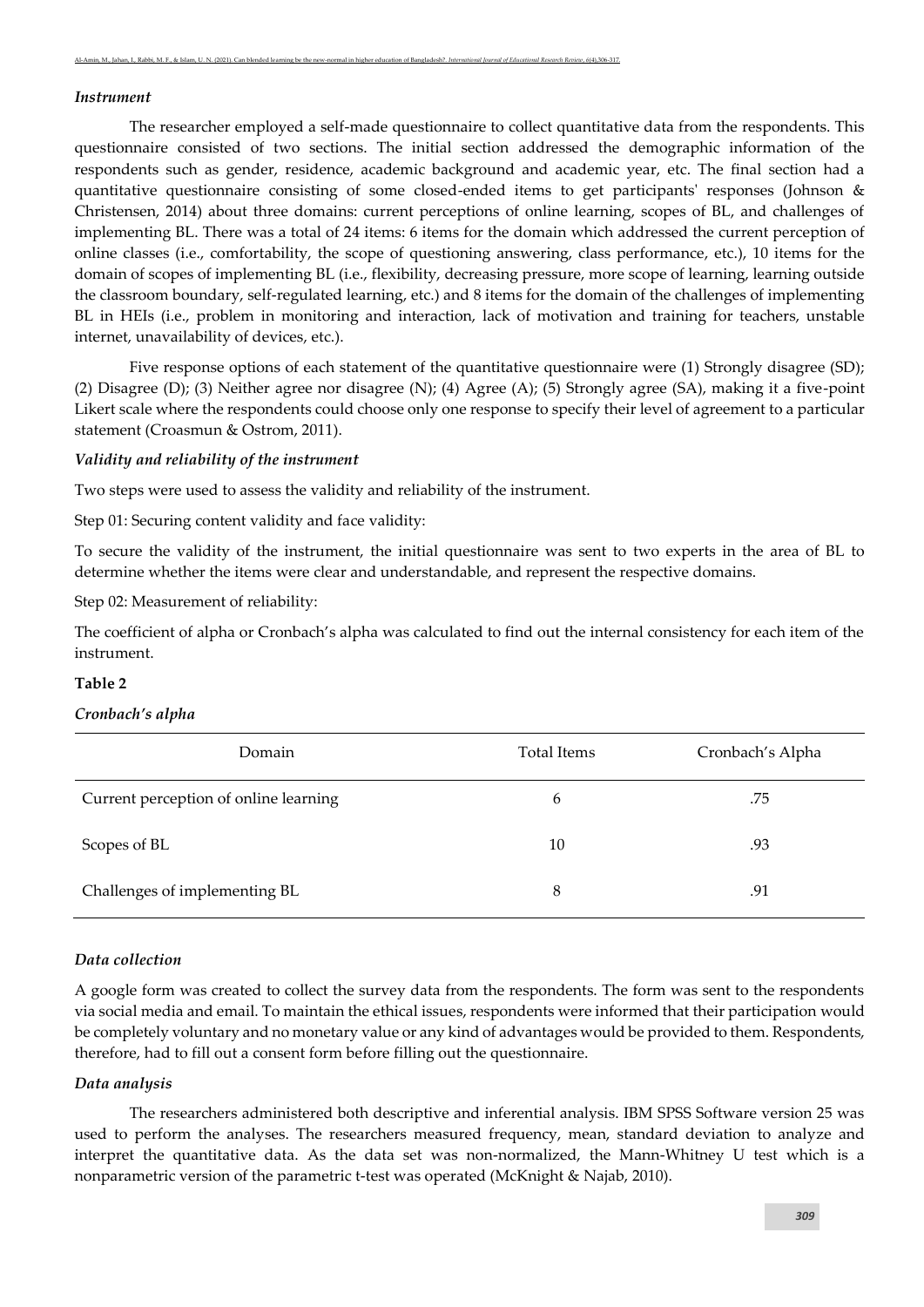

### **RESULTS**

### *Current Perception of Online Class*

To address the first research question, students' perceptions were measured in terms of six criteria about online class. The findings reveal students' current perceptions of online learning. At a glance, the data indicates that students have a less significant mean for most of the components since a mean less than 3.00 is an indicator of a negative response. According to the data, it is noticeable that students are highly satisfied with the scope of questioning & answering (3.57) in contrast to understanding technical courses in the online classes (2.46) where they are least satisfied. Again, students have perceived that they do not feel comfortable in the online class (2.86). The main reason for feeling uneasiness in online classes can be that majority of them (85.7%) have never experienced online class before. Furthermore, they are less satisfied with their teachers' feedback (2.98), and the assessment process (2.68).

### **Table 3**

| <b>Current Perception of Online Class</b>          |      |      |  |
|----------------------------------------------------|------|------|--|
| Items                                              | Mean | SD.  |  |
| Comfortable in online classes                      | 2.86 | 1.40 |  |
| Scope of questioning & answering                   | 3.57 | 1.44 |  |
| Satisfied with the assessment process              | 2.68 | 1.31 |  |
| Understanding technical courses                    | 2.46 | 1.22 |  |
| Academic performance is poor in the online classes | 3.58 | 1.46 |  |
| Satisfied towards feedback from the teacher        | 2.98 | 1.58 |  |

Additionally, they also have perceived their academic performance as poor (3.58) in the online class than in the traditional class. The reason for this may be that most of them could not adapt to the new environment of the online class. Another reason can be that their lack of knowledge in technology and attitude towards using technology for conducting class rather than a traditional class.

Besides, the values of standard deviation (SD) for these components are more than 1.00 (ranging from 1.22- 1.58) which indicates that the responses are very scattered for each item.

For better visualization of the means, the mean score is shown in figure 01.

### **Figure 1**



*Current perception of online class*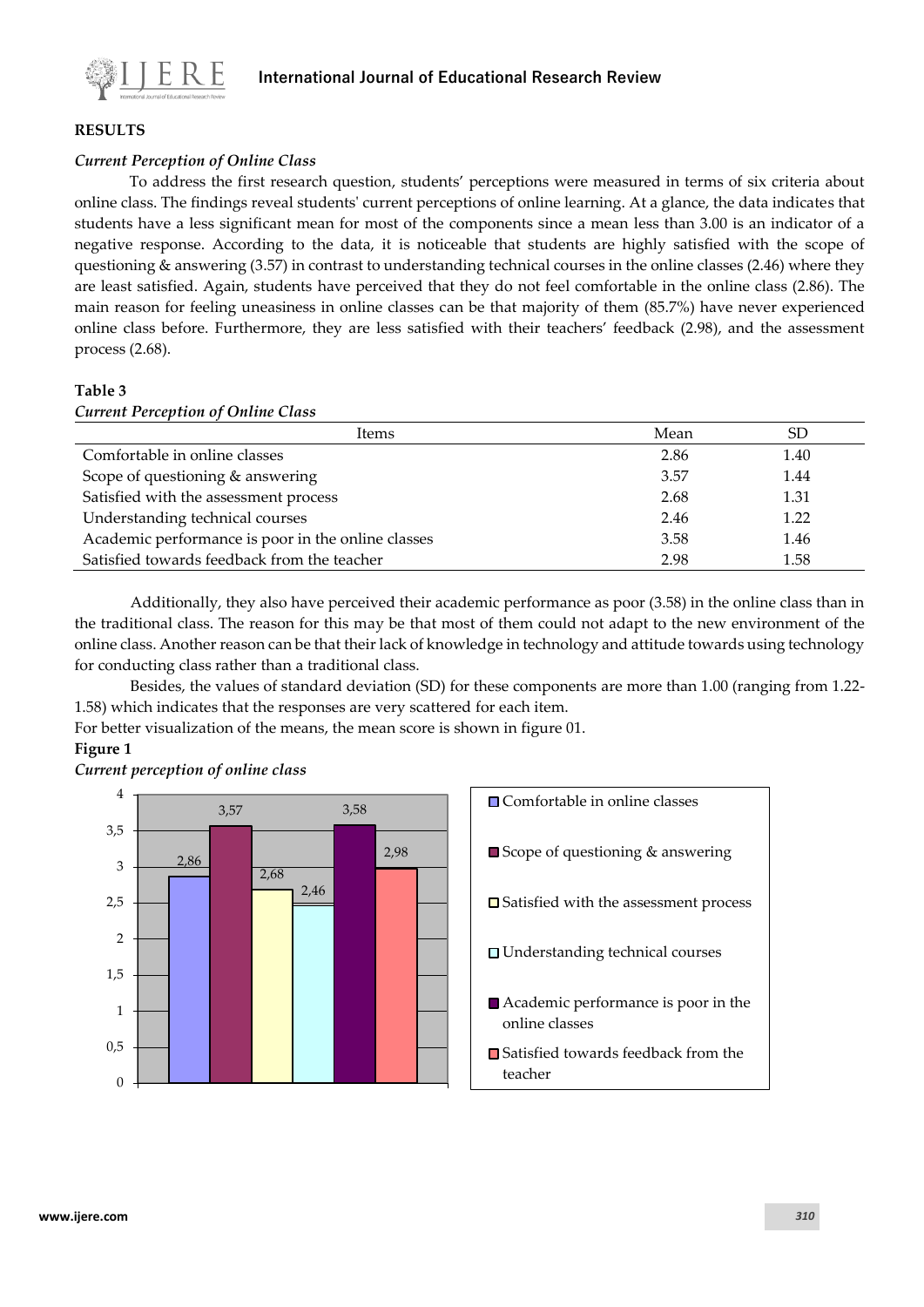### *Scopes of Implementing BL in HEIs*

To address the second research question, a total number of 10 questions were asked to the students. Overall, students have shown a very positive expectation about the scope of BL in terms of ten components as all the scores have a mean of more than 3.55. According to the mean score, it is crystal clear that BL will be greatly helpful for the slow learners (3.99) in contrast to the academic performance where the scope of improvement through the BL process is least (3.56). The data remarks that BL can improve digital literacy (3.94), which will help the learners to learn more (3.86) through a self-driven learning process (3.80).

### **Table 4**

| Scopes of Implementing BL in HEIs                             |      |      |
|---------------------------------------------------------------|------|------|
| Items                                                         | Mean | SD.  |
| The respondents can learn more outside the traditional class  | 3.86 | 1.37 |
| The respondents may become self-driven                        | 3.80 | 1.30 |
| Respondent's activity may increase                            | 3.76 | 1.35 |
| BL will be helpful for the slow learners                      | 3.99 | 1.30 |
| BL is more flexible                                           | 3.78 | 1.29 |
| BL will ease the pressure of learning in face-to-face classes | 3.65 | 1.41 |
| Blended learning might be joyful for the students             | 3.62 | 1.37 |
| BL can decrease the hours of traditional courses              | 3.70 | 1.35 |
| Digital literacy can be achieved/improved through BL          | 3.94 | 1.30 |
| Academic performance may improve through the BL process       | 3.56 | 1.39 |

In addition to that, BL is flexible (3.78) to increase their activity (3.76) by decreasing the hours of traditional courses (3.70), and also by alleviating the pressure of learning in face-to-face classes (3.65). However, the mean score of joyful learning through the BL process is 3.62 which makes it the second- lowest scope provided by BL.

On the other hand, this data also has a high value of SD (<1.00) which indicates scattered mean scores for the components.

In figure 02, for better understanding, a visualization of all the mean scores for the items of the scopes of implementing BL in HEIs is given.

## **Figure 2**





## **Challenges of Implementing BL in HEIs**

The third research question was about the students' perceived challenges of implementing BL in HEIs. To seek out the answers, 8 items were asked to the students. The data shows that all the items are perceived to be the great challenges for implementing BL since all the factors has a mean of more than 3.80. According to the mean scores, unstable internet connection (4.21) will pose the greatest challenge in the path of implementing the BL process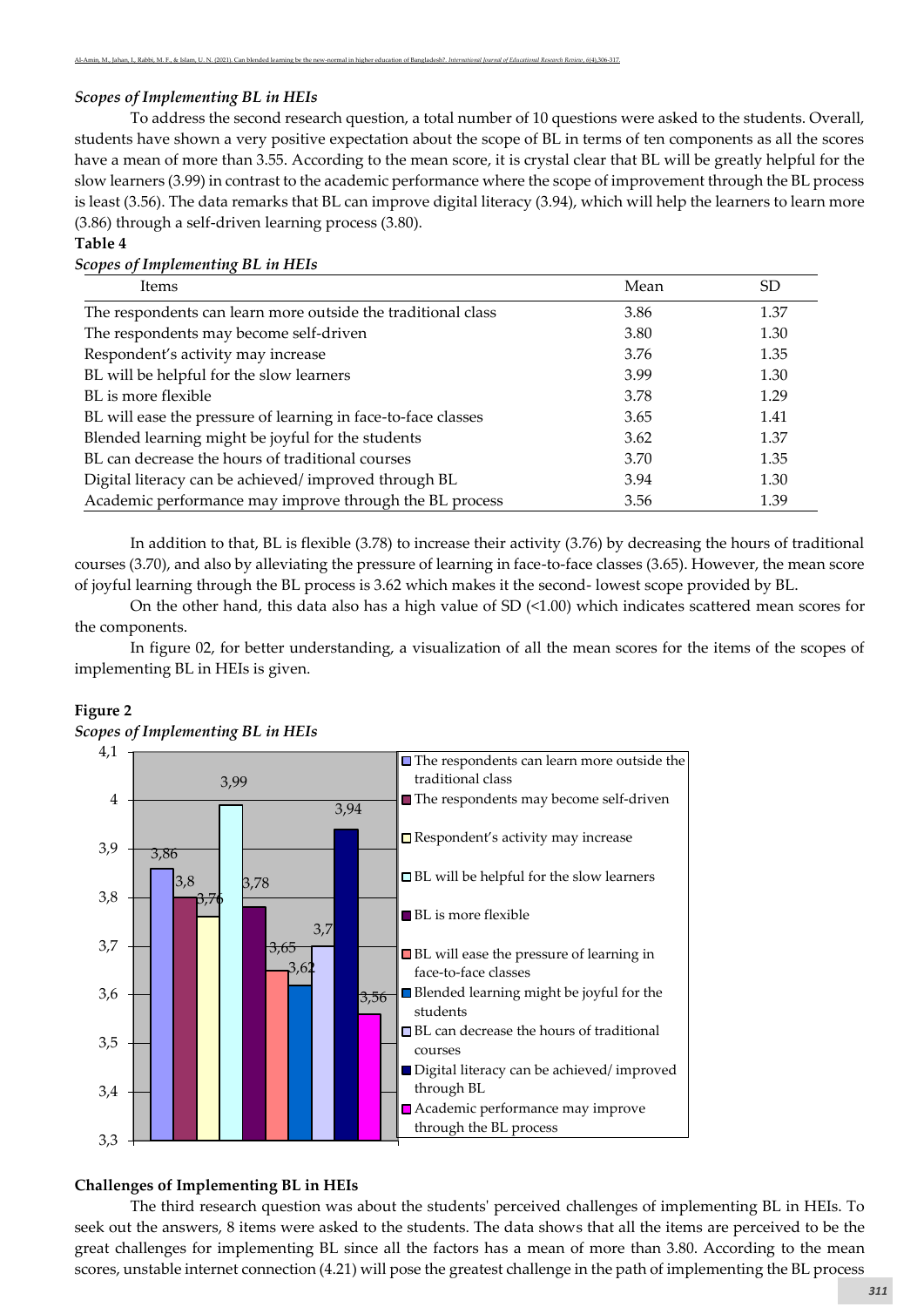

## **International Journal of Educational Research Review**

while the least challenge will be imposed by two components: the shifting process of the traditional mindset and lack of motivation for self-regulated learning as the mean score for both of them is 3.84.

**Table 5**

*Challenges of Implementing BL in HEIs* 

| <b>Items</b>                                                         | Mean | SD   |
|----------------------------------------------------------------------|------|------|
|                                                                      |      |      |
| Problem in monitoring students' activities                           | 3.96 | 1.38 |
| Lack of training for the students                                    | 4.00 | 1.37 |
| Problems of assessing learners progress                              | 3.96 | 1.34 |
| Shifting of traditional mindset towards BL process                   | 3.84 | 1.31 |
| Lack of necessary devices/ technologies                              | 4.11 | 1.29 |
| Unstable internet connection                                         | 4.21 | 1.33 |
| Lack of motivation for self-regulated learning                       | 3.84 | 1.37 |
| Lack of interaction between students-students and students- teachers | 4.01 | 1.32 |

However, lack of necessary devices/ technologies, the interaction between students-students and studentsteachers, and training for the students will also create a significant barrier in terms of implementing the BL in HEIs as their mean scores are 4.11, 4.01, and 4.00 respectively. Besides, regarding the problems of monitoring students' activities, and assessing the progress of learners will create the second-lowest but an equal number of drawbacks as they impose a similar mean score which is 3.96.

As mentioned earlier, most of the students were not familiar with online class. The majority of them were attending online class for the first time. Furthermore, in Bangladesh, students are adapted to the traditional classes, therefore, they may not be both financially and technically prepared for the online part of BL.

Similar to table 03 and table 04, this table also shows a higher value of SD (<1.00) for the factors. So, the responses are very scattered like the previous two tables.

In this regard, figure 03 presents the data for better understanding.

## **Figure 3**

*Challenges of Implementing BL in HEIs*

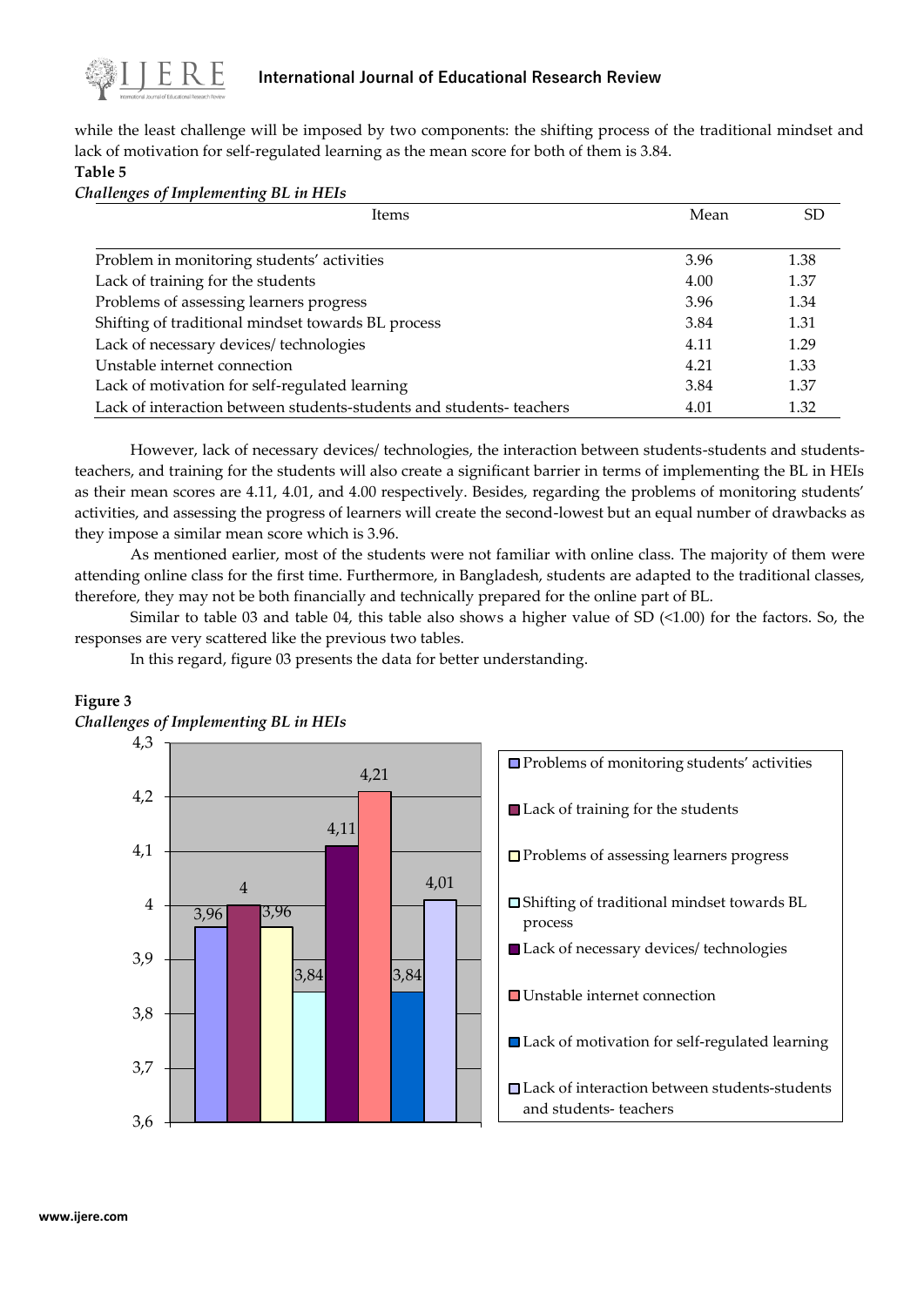## *Gender and Students' Perceptions*  **Table 6** *Mann Whitney U Test for gender*

| Items                                        | Mann-Whitney U |      |     |
|----------------------------------------------|----------------|------|-----|
| <b>Current Perception of Online Class</b>    |                |      |     |
| Comfortable in online classes*               | 5347.500       | 2.57 | .01 |
| Satisfied towards feedback from the teacher* | 5373.000       | 2.50 | .01 |
| Satisfied with the assessment process**      | 5084.500       | 3.12 | .00 |
| Understanding technical courses**            | 5163.500       | 2.96 | .00 |
| Challenges of Implementing BL in HEIs        |                |      |     |
| Problems of monitoring students' activities* | 5388.500       | 2.55 | .01 |
| Note $*_{n}$ 05 and $*_{n}$ 01               |                |      |     |

**Note. \*p< .05 and \*\* p<.01**

To seek out the answer of the last research question, Mann Whitney U Test was administered. According to the Mann Whitney U Test, a significant difference has been found for 4 items of the domain of 'Current perception of online class' and 1 item for the domain of 'Challenges of implementing BL in HEIs' while no significant difference has been found for the domain of 'Scopes of implementing BL in HEIs' based on students' gender.

According to the mean ranks, female students' current perception of online class is higher than their counterparts. In contrast, male students have perceived that 'problems of monitoring students' activities' will be high while their counterparts thought differently.

### *Academic Background and Students' Perceptions*

According to the Mann Whitney U Test, based on students' academic background, a significant difference has been found for 2 items of each of the domains of 'Current perception of online class' and 'Scopes of implementing BL in HEIs' while only 1 item has been found for the domain of 'Challenges of implementing BL in HEIs'.

Mean ranks reveal that students from non-science background score higher for 2 items of the domain of 'Current perception of online class' than the students from science background. On the contrary, students who are studying science related subjects have scored higher for 2 items of the domain of 'Scopes of implementing BL in HEIs' and also for only 1 item of the domain of 'Challenges of implementing BL in HEIs' than their counterparts.

### **Table 7**

|  |  |  | Mann Whitney U Test for academic background |  |
|--|--|--|---------------------------------------------|--|
|--|--|--|---------------------------------------------|--|

| Items                                                          | Mann-Whitney U | Ζ    | D   |
|----------------------------------------------------------------|----------------|------|-----|
| <b>Current Perception of Online Class</b>                      |                |      |     |
| Respondents get the scope of questioning & answering in online | 4690.00        | 2.12 | .03 |
| classes <sup>*</sup>                                           |                |      |     |
| After the pandemic, the respondents want to continue online    | 4247.50        | 2.89 | .00 |
| class with traditional class**                                 |                |      |     |
| Scopes of Implementing BL in HEIs                              |                |      |     |
| The respondents may become self-driven*                        | 4684.00        | 2.46 | .03 |
| Respondent's activity may increase*                            | 4610.00        | 2.01 | .03 |
| Challenges of Implementing BL in HEIs                          |                |      |     |
| Lack of interaction between students-students and students-    | 4661.00        | 2.26 | .02 |
| teachers*                                                      |                |      |     |

Note. \*p< .05 and \*\* p<.01

#### **Residence, Academic Year, Previous Experience of Online Class and Students' Perceptions**

As the data set was non-normalized, the Mann-Whitney U test was operated to find out whether students' perceptions vary based on their residence, academic year and previous experience of online class significantly. However, the findings have revealed no significant association among those. **DISCUSSION**

It is depicted in Table 1 that only 26.1% of rural students attended online classes. One research found that 59 percent of rural households had no access to a smartphone and 49 percent did not have a computer (UNB News, 2020) which was regarded as a major problem of online learning (Abuhammad, 2020). The descriptive statistics also showed that the participation of male learners was higher (52.6%) than their female counterparts (47.4%). Chang et al. (2013) reported that males had a higher degree of self-regulated learning than females and they were more confident to complete an online course.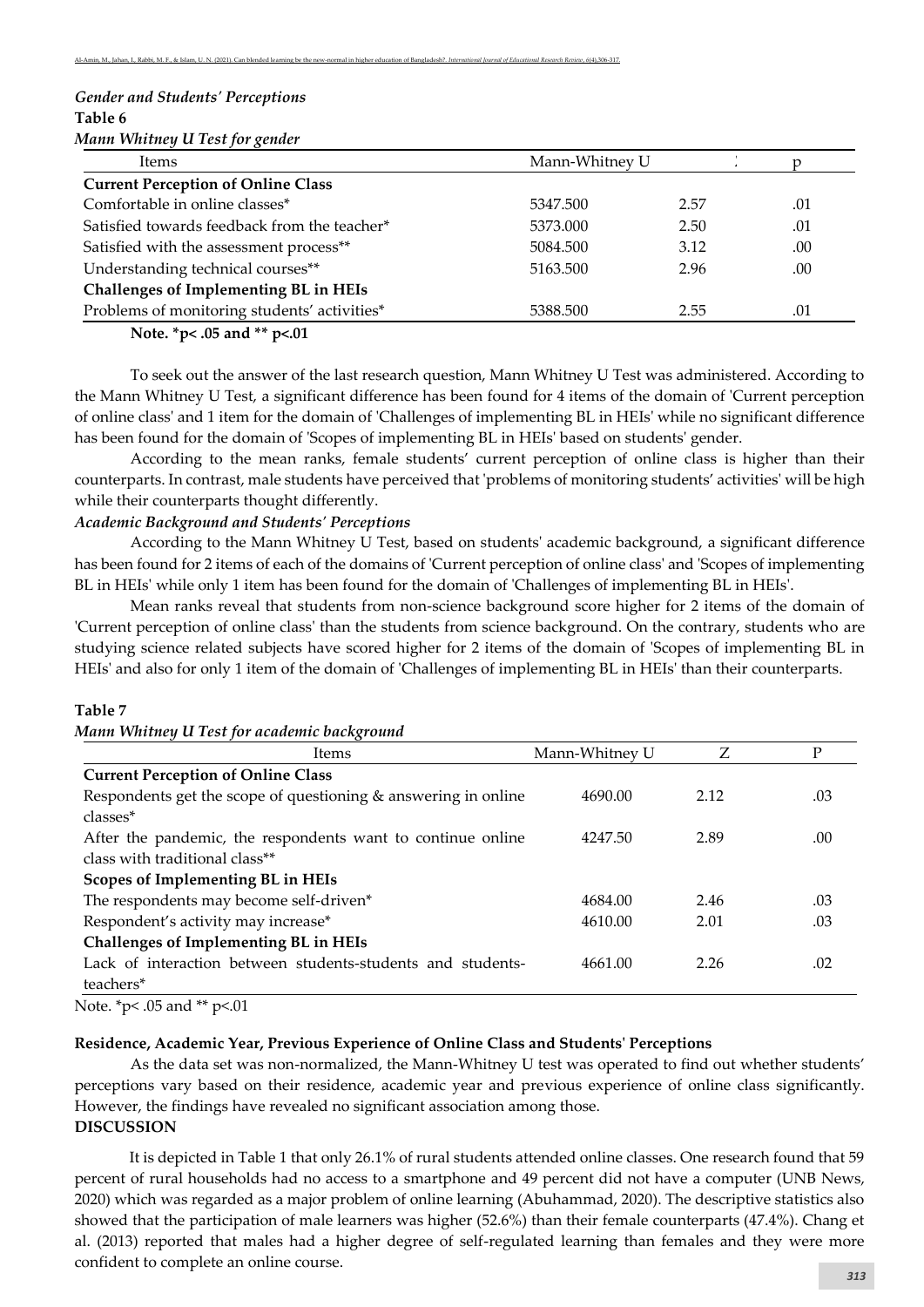

## *Perception of Online Class*

The data provided information of 6 items regarding the opinion about the online learning platform. However, most of the students demonstrated unwillingness in online classes. The mean score was less than 3 towards comfortability regarding the online class. Bozionelos (2001) found that computer anxiety, a negative feeling towards computer technology, played a critical role in the discomfort, stress, or fear in front of a computer in using it. The average rating was found lower in understanding technical courses through online classes for the five domains where students were not satisfied with their teachers' feedback. Slower feedback from the instructor made them anxious and frustrated (Welker & Berardino, 2005). The students perceived their performance in online lectures as poor which was also supported by the previous results. Numerous studies pointed out that online learning had a negative impact on students' achievements (Ruiz, 2006; Bernard, 2004). On the contrary, Oye et al. (2014) and Keshavarz (2013) believed that e-learning would help students to improve their academic achievements in terms of reducing costs, saving time, and increasing accessibility of education as well as enhancing academic performance.

A negative attitude towards the assessment process reported that they were less satisfied with their teachers' assessment procedure which was also found in another research by Al-Amin et al. (2021). Students often cheat online since instructors cannot observe their activities. Besides, many instructors and administrators ignored the possibilities of malpractice during an online assessment which made the situation worse (Rowe, 2004). The perceptions of the students of different gender and academic backgrounds were different in terms of various factors regarding the online class.

## *Scopes and Challenges of Implementing BL in HEIs*

There are several potential scopes for implementing a BL program though students showed unwillingness in attending online classes. Students showcased a highly positive attitude towards their expectations from the BL method. BL method can provide a way of building online skills as well as expanding technological capabilities. Blended e-learning with a traditional learning program may help to increase student knowledge. It enhances the effectiveness of knowledge through the ease of accessibility of learning materials by reducing the pressure of faceto-face learning (Rosenberg, 2002). In terms of convenience and flexibility, students appreciated the BL method for being able to continue their work at a suitable time and location without traveling (Pardo-Gonzalez, 2013). It can enhance the role of students which makes them more active. This method creates a motivating, exciting learning environment which makes the method joyful (Leithner, 2009). BL method creates a more comfortable environment for both slow runners and sprinters and if the learners are struggling with any particular topic, they can reach out to complementary web resources or get quick help from their instructor. However, another research found negative results for some of the factors (Aguilera-Hermida, 2020).

Despite many scopes in implementing BL, the current study also has highlighted the possible challenges perceived by the students if the BL is implemented. One of the main challenges identified was monitoring the activities of the students. Teachers will be unable to track the performances of learners in terms of what they are gaining through online classes. Similarly, the learners may face course content-related problems and their effectiveness. Less motivation will be another impediment in this learning method. Motivation is a skill that develops when learners are permitted to complete their tasks in their leisure time, not under pressure (Ruiz, 2006; Bernard, 2004). Additionally, the shortage of necessary devices such as computers, laptops, software-friendly tablets, or smartphones works as constraints in executing the BL approach. Difficulties, a commonly reported frustration, hinder conducting BL (Welker & Berardino, 2005; Hara & Kling, 2000). Poor internet connection does not permit the participants to incorporate the BL system. Moreover, Information Technology (IT) literacy, competency, and access may affect students' ability to engage in online discussion (King, 2002). Lack of social interaction is a huge challenge in the BL method. Smyth et al. (2012) depicted social interaction as a massive challenge of the BL method and reported that in terms of social interaction, the traditional method is better. Results revealed the adaptation challenge in terms of executing BL. Since most of the students in our country receive their primary and secondary education through the traditional learning format, it will be difficult for them to adopt the new version of the traditional method incorporating online learning methods.

Students' academic background and online learning experience were also found as the determiners for the reasons for such response. Students of science background seemed uninterested in continuing online classes after a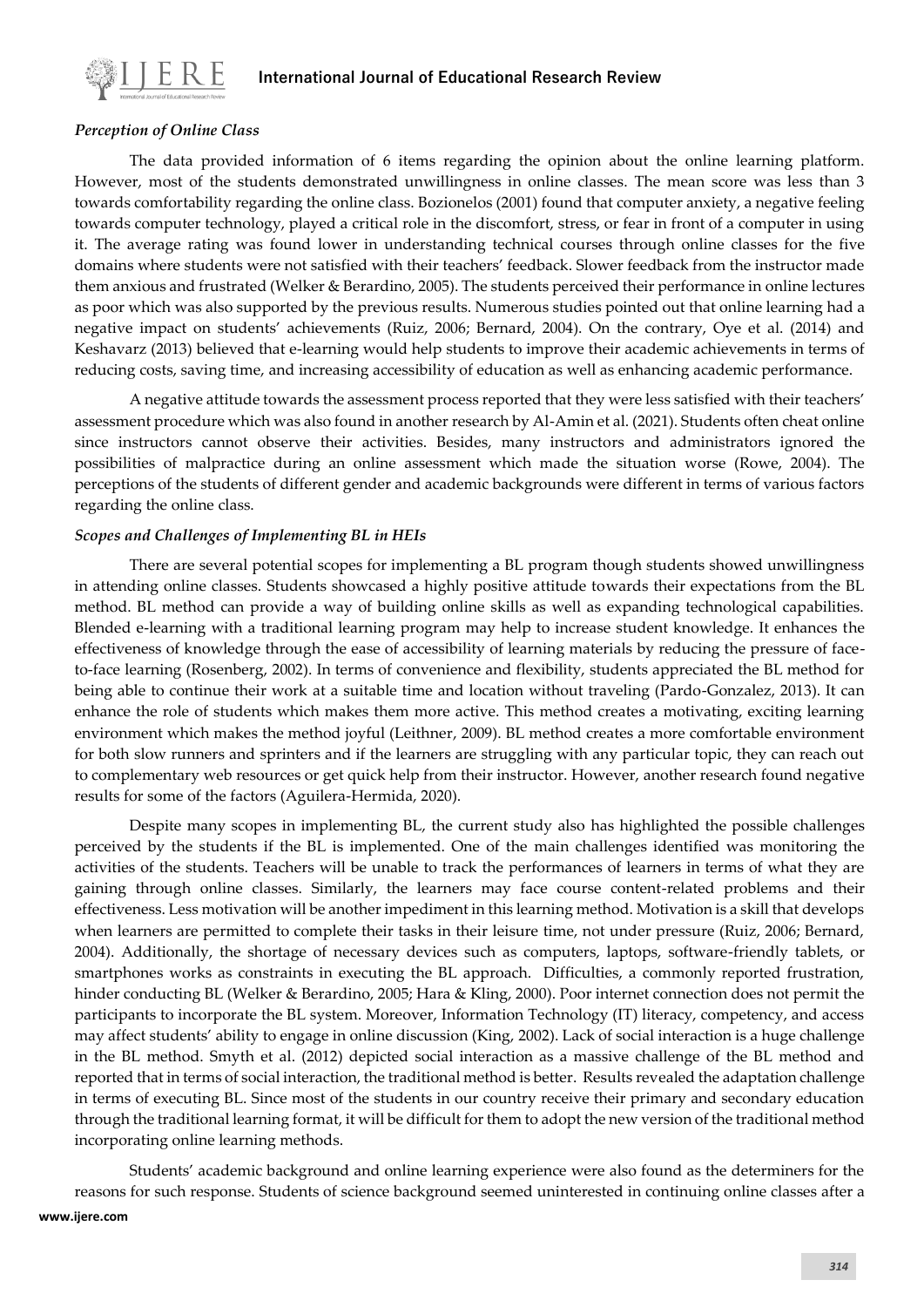pandemic where non-science students were found positive about online platforms. One of the reasons for this difference may be the number of technical courses. As students of science background have more practical and technical courses than non-science students, it is easier for the non-science backgrounded to continue classes online as a part of BL.

### **CONCLUSİON**

From the detailed discussion above, key findings emerge that there are some positives in online classes. Besides, from the previous studies, we can understand that it is BL that can make teaching-learning more effective. So, after this pandemic, online learning should not be diminished. Because online learning has unlocked a fresh prospect in teaching-learning activities in Bangladesh. From the previous studies, we have found out that BL or the association of traditional learning and online learning can be a new normal for effective learning at the tertiary level. In our study, we have tried to find out the scopes and challenges of BL. If we overcome the challenges it will be possible to implement BL in the future for a better learning environment. The study will also aid the government and policymakers to take essential steps to guarantee an up-to-date teaching-learning system.

We have also found that in this pandemic there is no other option than online learning for the safeguard of our students as well as the teachers. But after the pandemic, there is a possibility to complete evocation of online teaching-learning because so far it is not working that well as face-to-face or traditional learning. Device/technological issues and the unstable network have made it quite difficult for implementing BL as an effective teaching-learning medium. But BL can sustain online learning in the future and make the teaching-learning more efficient and easier for the students as well as for the teachers. However, for effective BL, a generalizable policy framework should be made by the educationists and researchers. The government should ensure 4G/5G network facilities in the nuke and corner of this country and also ensure some loans/subsidy to the students for buying necessary devices for their learning. Proper training for the students and teachers can ensure more effective online classes and if we think to abound blended classes it will be also helpful for both the teachers and the students towards a better teaching-learning environment. There is Center for teaching and learning (CETL) in every university here in Bangladesh, training of teachers and students in regular intervals could make BL more effective and sustainable. This research has been conducted in a shorter form with fewer respondents. Similar studies can be done on more students to overcome the limitation of this research. Studies can also be conducted over students and teachers of primary and secondary levels to determine an overall view and perception for BL.

#### **References**

- Abuhammad, S. (2020). Barriers to distance learning during the COVID-19 outbreak: A qualitative review from parents' perspective. *Heliyon*, *6*(11), e05482. https://doi.org/10.1016/j.heliyon.2020.e05482.
- Al-Amin, M., Zubayer, A. A., Deb, B., & Hasan, M. (2021). Status of tertiary level online class in Bangladesh: Students' response on preparedness, participation and classroom activities. *Heliyon*, *7*(1), e05943. [https://doi.org/10.1016/j.heliyon.2021.e05943.](https://doi.org/10.1016/j.heliyon.2021.e05943)
- Bangladesh Bureau of Educational Information and Statistics [BANBEIS]. (2018). *Bangladesh education statistics 2018*. Retrieved from June 18, 2018, from http://data.banbeis.gov.bd.
- Bangladeshi rural families lack internet access: Survey. (2020, September 13). *UNB News.* Retrieved from http://unb.com.bd/category/Bangladesh/54pc-bangladeshi-rural-families-lack-internet access.
- Bernard, R. M., Abrami, P. C., Lou, Y., Borokhovski, E., Wade, A., Wozney, L., Wallet, P. A., Fiset, M., & Huang, B. (2004). How does distance education compare with classroom instruction? A meta-analysis of the empirical literature. *Review of Educational Research*, *74*(3), 379–439. https://doi.org/10.3102/00346543074003379.
- Bozionelos, N. (2001). The relationship of instrumental and expressive traits with computer anxiety. *Personality and Individual Differences*, *31*(6), 955–974[. https://doi.org/10.1016/s0191-8869\(00\)00198-7.](https://doi.org/10.1016/s0191-8869(00)00198-7)
- Carman, J. M. (2005). Blended learning design: Five key ingredients. Agilant Learning, 1-11. https://www.it.iitb.ac.in/~s1000brains/rswork/dokuwiki/media/5\_ingredientsofblended\_learning\_design.pdf.
- Chang, C. S., Liu, E. Z. F., Sung, H. Y., Lin, C. H., Chen, N. S., & Cheng, S. S. (2013). Effects of online college student's Internet self-efficacy on learning motivation and performance. *Innovations in Education and Teaching International*, *51*(4), 366–377. https://doi.org/10.1080/14703297.2013.771429.
- Chowdhury, F. (2019). Blended learning: how to flip the classroom at HEIs in Bangladesh? *Journal of Research in Innovative Teaching & Learning*, *13*(2), 228–242. https://doi.org/10.1108/jrit-12-2018-0030.
- Cohen, L., Manion, L., & Morrison, K. (2017). *Research methods in education* (8th ed.). Routledge. *<sup>315</sup>*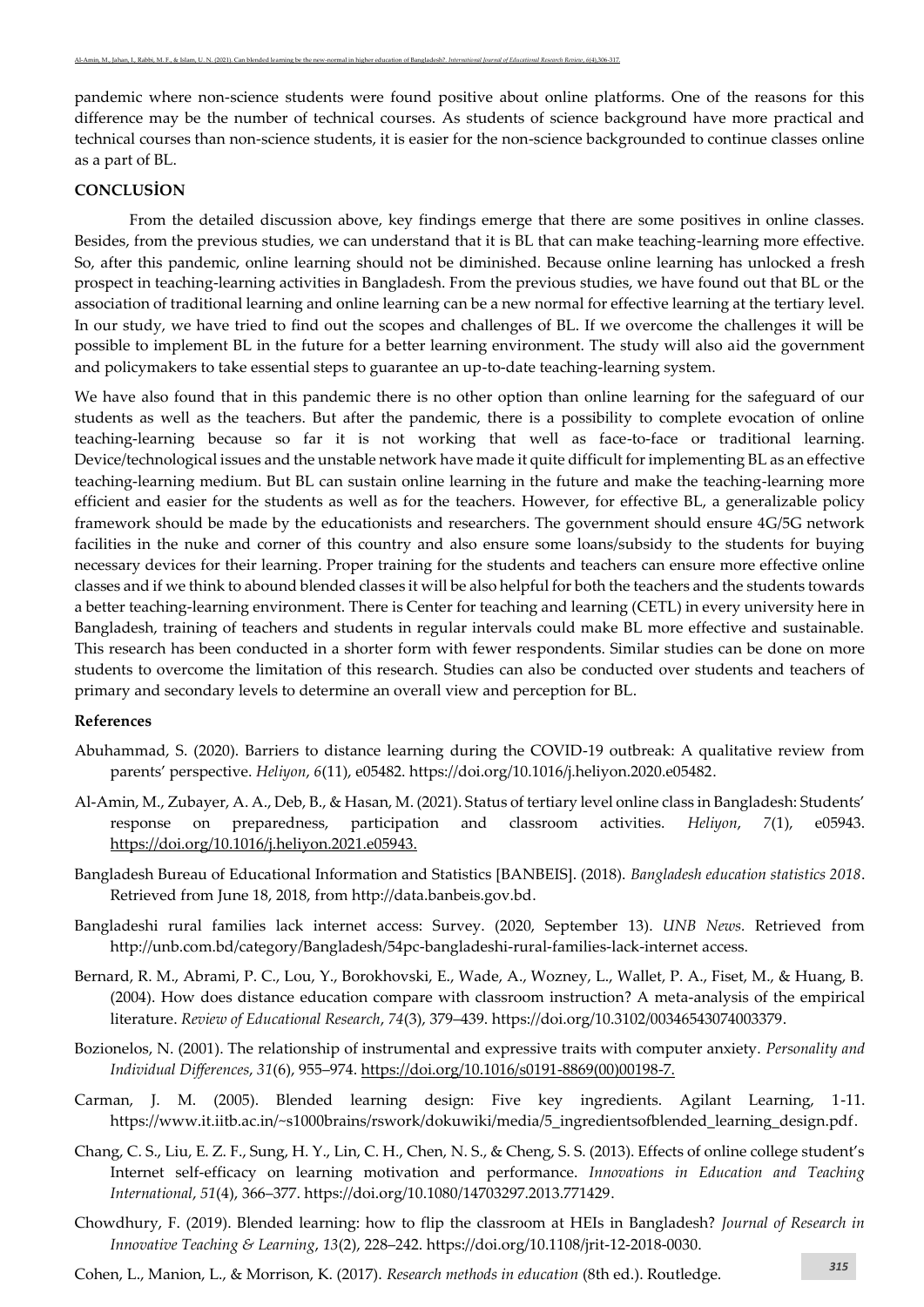

## **International Journal of Educational Research Review**

- Croasmun, J. T., & Ostrom, L. (2011). Using likert-type scales in the social sciences. *Journal of Adult Education, 40*(1), 19-22. [https://files.eric.ed.gov/fulltext/EJ961998.pdf.](https://files.eric.ed.gov/fulltext/EJ961998.pdf)
- Driscoll, M. (2002). Blended learning: Let's get beyond the hype. *E-learning, 1*(4), 1-4. [https://www.researchgate.net/publication/286029739\\_Blended\\_learning\\_Let's\\_get\\_beyond\\_the\\_hype.](https://www.researchgate.net/publication/286029739_Blended_learning_Let)
- Fernandes, J., Costa, R., & Peres, P. (2016). Putting order into our universe: The concept of blended learning—a methodology within the concept-based terminology framework. *Education Sciences*, *6*(4), 15. https://doi.org/10.3390/educsci6020015.
- Garrison, D., & Kanuka, H. (2004). Blended learning: Uncovering its transformative potential in higher education. *The Internet and Higher Education*, *7*(2), 95–105. [https://doi.org/10.1016/j.iheduc.2004.02.001.](https://doi.org/10.1016/j.iheduc.2004.02.001)
- Hani, M. (2018). *Blended learning in tertiary level of Bangladesh: Private universities in focus* (Doctoral dissertation, East West University).

http://lib.ewubd.edu:8080/bitstream/handle/2525/2770/Umme\_Hani\_M\_Joher.pdf?sequence=1&isAllowed=y

- Hara, N. (2000). Student distress in a web-based distance education course. *Information, Communication & Society*, *3*(4), 557–579[. https://doi.org/10.1080/13691180010002297.](https://doi.org/10.1080/13691180010002297)
- Heinze, A. (2008). *Blended learning: An interpretive action research study* (Doctoral dissertation, University of Salford). [http://usir.salford.ac.uk/id/eprint/1653/1/Heinze\\_2008\\_blended\\_e-learning.pdf.](http://usir.salford.ac.uk/id/eprint/1653/1/Heinze_2008_blended_e-learning.pdf)
- Islam, M. S., Tanvir, K. M., Amin, M., & Salman, M. (2020). *Online classes for university students in Bangladesh during the Covid-19 pandemic-Is it feasible*. The Business Standard. https://www.tbsnews.net/thoughts/online-classesuniversity-students-bangladesh-during-covid-19-pandemic-it-feasible-87454.
- Johnson, R. B., & Christensen, L. B. (2013). *Educational research: Quantitative, qualitative, and mixed approaches* (Fifth ed.). SAGE Publications, Inc.
- Keshavarz, M., Rahimi, M., &Esmaeili, Z. (2013). The effect of e-learning on the academic development of university students. *Journal of Torbat Heydariyeh University of Medical Sciences, 1*(2), 13-21. http://jms.thums.ac.ir/browse.php?a\_id=39&slc\_lang=en&sid=1&printcase=1&hbnr=1&hmb=1.
- King, K. P. (2002). Identifying success in online teacher education and professional development. *The Internet and Higher Education*, *5*(3), 231–246. [https://doi.org/10.1016/s1096-7516\(02\)00104-5.](https://doi.org/10.1016/s1096-7516(02)00104-5)
- Leithner, A. (2009). Review of Blended Learning: Using technology in and beyond the classroom. *Language Learning & Technology, 13*(1), 33-39[. https://scholarspace.manoa.hawaii.edu/bitstream/10125/44166/1/13\\_01\\_review3.pdf](https://scholarspace.manoa.hawaii.edu/bitstream/10125/44166/1/13_01_review3.pdf)
- Mahmuda, M. (2016). Teaching and learning through technology in Bangladesh higher education. *International Journal of Scientific & Engineering Research, 7*(4), 257-262. [https://www.ijser.org/researchpaper/TEACHING-](https://www.ijser.org/researchpaper/TEACHING-AND-LEARNING-THROUGH-TECHNOLOGY-IN-BANGLADESHI-HIGHER-EDUCATION.pdf)[AND-LEARNING-THROUGH-TECHNOLOGY-IN-BANGLADESHI-HIGHER-EDUCATION.pdf.](https://www.ijser.org/researchpaper/TEACHING-AND-LEARNING-THROUGH-TECHNOLOGY-IN-BANGLADESHI-HIGHER-EDUCATION.pdf)
- McKnight, P. E., & Najab, J. (2010). Mann‐Whitney U Test. *The Corsini encyclopaedia of psychology*, 1-1. https://doi.org/10.1002/9780470479216.corpsy0524.
- Norberg, A., Dziuban, C. D., & Moskal, P. D. (2011). A time‐based blended learning model. *On the Horizon*, *19*(3), 207–216. https://doi.org/10.1108/10748121111163913.
- Oghenevwede, R. I. (2017). Adoption of Blended Learning into The Nigerian education system: Prospects and challenges. *PEOPLE: International Journal of Social Sciences*, *1*(1), 129–142. https://doi.org/10.20319/pijss.2015.s21.129142.
- Oliver, M., &Trigwell, K. (2005). Can 'Blended Learning' be redeemed? *E-Learning and Digital Media*, *2*(1), 17–26. [https://doi.org/10.2304/elea.2005.2.1.17.](https://doi.org/10.2304/elea.2005.2.1.17)
- Oye, N. A., Iahad, N., Madar, M. J., & Rahim, N. (2012). The impact of e-learning on students' performance in tertiary institutions. I*nternational Journal of Computer Networks and Wireless Communications, 2*(2), 121-130. http://eprints.utm.my/id/eprint/33593/